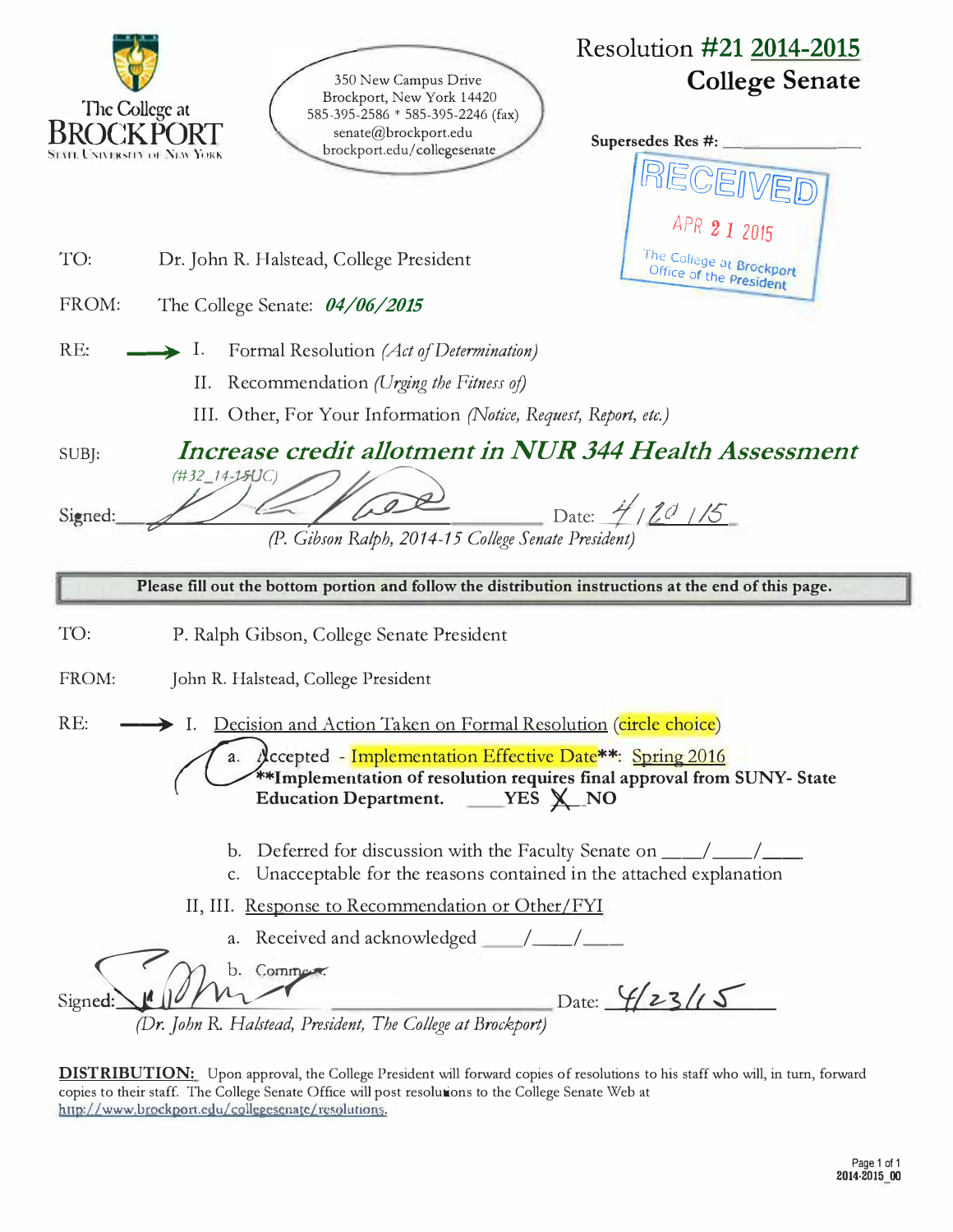#### **COLLEGE SENATE OFFICE RESOLUTION PROPOSAL COVER PAGE DEADLINE FOR SUBMISSIONS: FEBRUARY 28**

Incomplete proposals will be returned and proposals received after the deadline may not be reviewed until next semester.

| <b>Routing Number</b><br>Routing # assigned by Senate Office<br>2014-2015 |
|---------------------------------------------------------------------------|

## #32\_14-15UC

*Use routing number and title in all reference to this proposal.*

**This Proposal Replaces Resolution**

### **INSTRUCTIONS**

- Use committee guidelines available at brockport.edu/collegesenate/proposal.html.
- Prepare ONE complete document in Word format: include this proposal cover page, proposal, attachments and support letters from your department chair and dean if applicable.
- **Locate the Resolution # and date this proposal will replace at our "Approved Resolutions" page on our Web site.**
- Email completed proposal to [senate@brockport.edu.](mailto:senate@brockport.edu) (General Education Proposals and questions go to [dlamphro@brockport.edu](mailto:dlamphron@brockport.edu) in the Vice Provost's Office first.)
- Make revisions on the paperwork emailed to you from the Senate office that shows the assigned routing number on top. Submit updated document t[o senate@brockport.edu.](mailto:senate@brockport.edu)
- Questions? Call the Senate office at 395-2586 or the appropriate committee chairperson.
- **1. PROPOSAL TITLE:** Please be somewhat descriptive, ie. *Use a course number and/or title, indicate if for GED code, etc.*

| Increase credit allotment in NUR 344 Health Assessment |  |
|--------------------------------------------------------|--|
|--------------------------------------------------------|--|

#### **2. BRIEF DESCRIPTION OF PROPOSAL:**

The nursing program currently has two credits allotted to Health Assessment (NUR 344 Health Assessment, 1 credit; and NUR 345 Health Assessment Clinical, 1 credit). The nursing department is requesting a one credit increase to NUR 344 (the didactic portion of the requirement). (1) Increasing the credit allotment will allow to add the needed class time to teach the content required in this course. The content has increased in amount with the changing health care environment. (2) Students will be better prepared to enter their hospital clinical experiences and will not spend precious clinical time trying to learn health assessment contact that was not covered in NUR 344 due to a deficit in class time. (3) Graduates of our program whom apply to graduate school need a 3-credit Health Assessment course to be able to transfer this course to their graduate work. Up to this time, graduates have had to repeat this course as the Health Assessment combination of NUR 344/345 is only a total of 2 credits.

#### **3. WILL ADDITIONAL RESOURCES AFFECTING BUDGET BE NEEDED? \_X\_ NO \_\_\_ YES EXPLAIN YES 4. DESCRIBE ANY DATA RELATED TO STUDENT LEARNING OUTCOMES ASSESSMENT USED AS PART OF THE RATIONALE FOR THE REQUESTED SENATE ACTION.**

**Part of the rational for change is based on alumni feedback gathered from alumni surveys.**

| 5. HOW WILL THIS AFFECT TRANSFER STUDENTS: |  |
|--------------------------------------------|--|

All nursing students would have this course as part of the **nursing program, whether native students or transfer students.** 

#### **6. ANTICIPATED EFFECTIVE DATE: Spring semester 2016**

|                         |            | <b>SUBMISSION &amp; REVISION DATES:</b> PLEASE DATE ALL REVISED DOCUMENTS TO AVOID CONFUSION. |            |
|-------------------------|------------|-----------------------------------------------------------------------------------------------|------------|
| <b>First Submission</b> | Updated on | Updated on                                                                                    | Updated on |

| 1 изг зигливэлти                                   | <i>Updatu vii</i>               |                                       | <i>Updatu vii</i>          |  | $U$ <i>pualcu vil</i>  |
|----------------------------------------------------|---------------------------------|---------------------------------------|----------------------------|--|------------------------|
| 02/25/15                                           |                                 |                                       |                            |  |                        |
| <b>SUBMITTED BY: (contact person)</b><br>8.        |                                 |                                       |                            |  |                        |
| Name                                               | <i>Department</i>               |                                       | <b>Phone</b>               |  | Email                  |
| <b>Kathleen Peterson</b>                           | <b>Nursing</b>                  |                                       | 5319                       |  | kpeterso@brockport.edu |
| <b>COMMITTEES:</b> (Senate office use only)<br>9.  |                                 |                                       |                            |  |                        |
| <b>Standing Committee</b>                          |                                 |                                       | <b>Forwarded To</b>        |  | Dates Forwarded        |
| _ Executive Committee                              |                                 | <b>Standing Committee</b>             |                            |  | 02/25/15               |
| _ Enrollment Planning & Policies                   |                                 | 3/09/15<br><b>Executive Committee</b> |                            |  |                        |
| Faculty & Professional Staff Policies              |                                 | $03/23/15$ , 04/06/15<br>Senate       |                            |  |                        |
| <b>General Education &amp; Curriculum Policies</b> | Passed GED's go to Vice Provost |                                       |                            |  |                        |
| _ Graduate Curriculum & Policies                   |                                 | College President $04/21/15$          |                            |  |                        |
| <b>Student Policies</b>                            |                                 |                                       | <b>OTHER</b>               |  |                        |
| $X$ Undergraduate Curriculum & Policies            |                                 |                                       | <b>REJECTED -WITHDRAWN</b> |  |                        |
| $P(T)$ $\sim$ $\sim$ $\sim$ $\sim$                 |                                 |                                       |                            |  |                        |

 $_{\rm{NOTES}:}$ RES # 21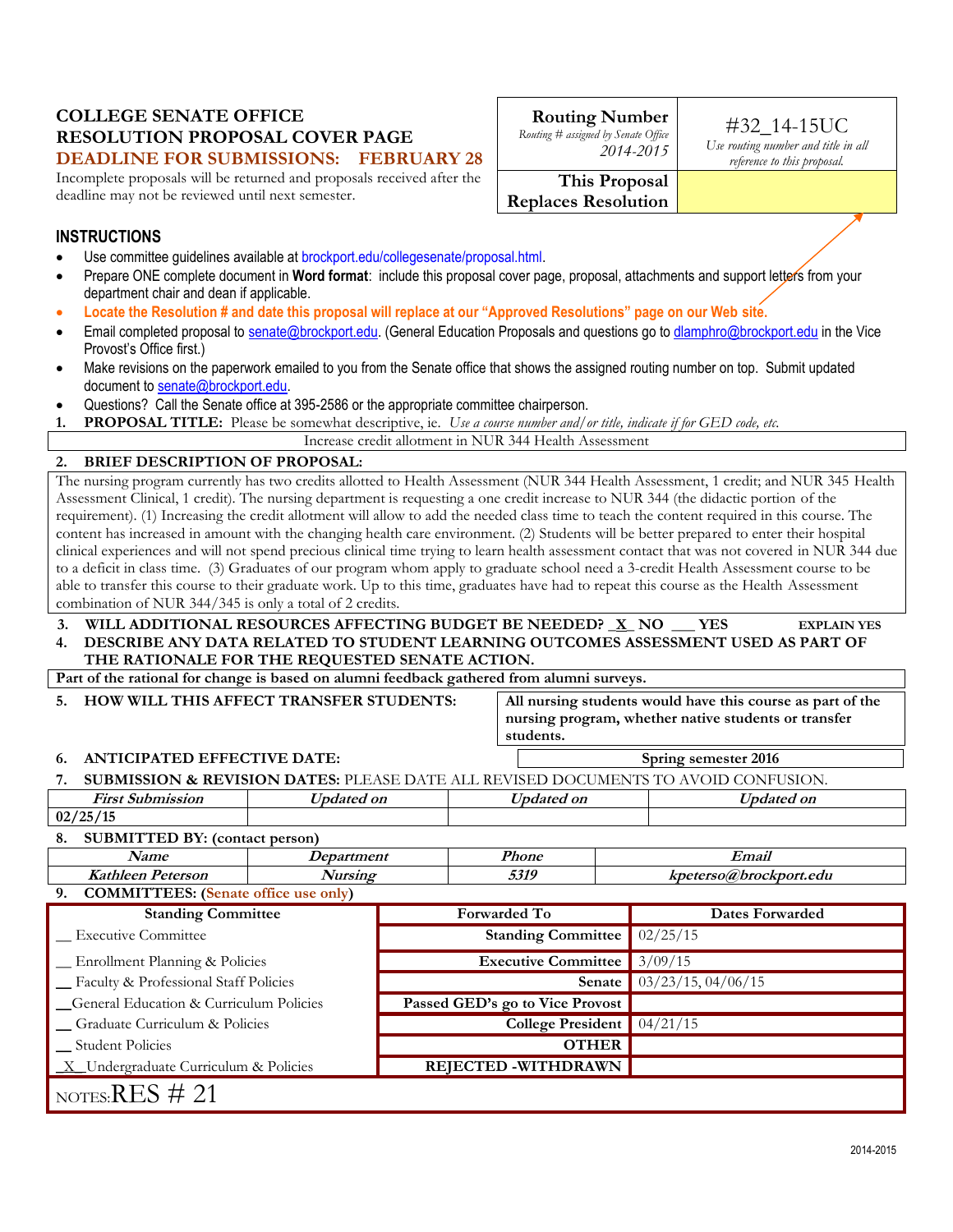# **2. A. Side by Side comparison for traditional program (which includes summer start second degree)**

| <b>Current Program</b>                | # of                    | New Program                                  | # of           |
|---------------------------------------|-------------------------|----------------------------------------------|----------------|
|                                       | credits                 |                                              | credits        |
| #1 semester                           |                         | #1 semester                                  |                |
| NUR 328 Math for Meds                 | 1                       | NUR 328 Math for Meds                        | 1              |
| NUR 342 Foundations                   | $\overline{3}$          | NUR 342 Foundations                          | 3              |
| NUR 343 Foundations clinical          | $\mathbf{1}$            | NUR 343 Foundations clinical                 |                |
| NUR 344 Health Assessment             | $\mathbf{1}$            | NUR 344 Health Assessment                    | $\overline{2}$ |
| NUR 345 Health Assessment Clinical    | $\mathbf{1}$            | NUR 345 Health Assessment Clinical           | $\mathbf{1}$   |
| NUR 346 Medical Surgical Nursing I    | $\overline{3}$          | NUR 346 Medical Surgical Nursing I           | 3              |
| NUR 347 Medical Surgical Nursing I    | $\overline{2}$          | NUR 347 Medical Surgical Nursing I Clinical  | $\overline{2}$ |
| Clinical                              |                         |                                              |                |
| PRO 310 Research Process              | 3                       | PRO 310 Research Process                     | $\overline{3}$ |
| Total                                 | 15                      |                                              | 16             |
|                                       |                         |                                              |                |
| #2 Semester                           |                         | #2 Semester                                  |                |
| NUR 321 Pharmacology                  | 3                       | NUR 321 Pharmacology                         | $\mathfrak{Z}$ |
| NUR 348 Childbearing Family &         | $\overline{3}$          | NUR 348 Childbearing Family & Women's        | 3              |
| Women's Health                        |                         | Health                                       |                |
| NUR 349 Childbearing Family/Clinical  | $\overline{c}$          | NUR 349 Childbearing Family/Clinical         | $\overline{2}$ |
| NUR 350 Medical Surgical II           | 3                       | NUR 350 Medical Surgical II                  | $\mathfrak{Z}$ |
| NUR 351 Medical Surgical Nursing II   | $\overline{3}$          | NUR 351 Medical Surgical Nursing II Clinical | $\overline{3}$ |
| Clinical                              |                         |                                              |                |
| NUR 360 Care of the Older Adult       | $\overline{2}$          | NUR 360 Care of the Older Adult              | $\overline{2}$ |
| Total                                 | 16                      | Total                                        | 16             |
|                                       |                         |                                              |                |
| #3 or #4 Semester                     |                         | #3 or #4 Semester                            |                |
| NUR 440 Psychiatric-Mental Health Nsg | $\mathfrak{Z}$          | NUR 440 Psychiatric-Mental Health Nsg        | $\overline{3}$ |
| NUR 441 Psychiatric-Mental Health     | $\overline{2}$          | NUR 441 Psychiatric-Mental Health Nursing    | $\overline{2}$ |
| Nursing Clinical                      |                         | Clinical                                     |                |
| NUR 442 Critical Care                 | 3                       | NUR 442 Critical Care                        | 3              |
| NUR 443 Critical Care Clinical        | $\overline{3}$          | NUR 443 Critical Care Clinical               | $\overline{3}$ |
| NUR 478 Problem Solving I (elective)  |                         | NUR 478 Problem Solving I (elective)         |                |
| Total                                 | 12                      | Total                                        | 12             |
|                                       |                         |                                              |                |
| #3 or #4 Semester                     |                         | #3 or#4 Semester                             |                |
| NUR 444 Community Health              | $\overline{2}$          | NUR 444 Community Health                     | $\overline{2}$ |
| NUR 445 Community Health Clinical     | $\overline{2}$          | NUR 445 Community Health Clinical            | $\overline{2}$ |
| NUR 446 Pediatric Nursing             | $\mathfrak{Z}$          | NUR 446 Pediatric Nursing                    | $\mathfrak{Z}$ |
| NUR 447 Pediatric Nursing Clinical    | $\overline{2}$          | NUR 447 Pediatric Nursing Clinical           | $\overline{2}$ |
| NUR 451 Issues in Management and      | $\overline{\mathbf{3}}$ | NUR 451 Issues in Management and             | $\overline{3}$ |
| Leadership                            |                         | Leadership                                   |                |
| NUR 495 Senior Nursing Seminar        | $\overline{3}$          | NUR 495 Senior Nursing Seminar               | $\overline{3}$ |
| NUR 479 Problem Solving II (elective) | $\mathbf{1}$            | NUR 479 Problem Solving II (elective)        | $\mathbf{1}$   |
| Total                                 | 16                      | Total                                        | 16             |
| <b>Total Program</b>                  | 59                      | <b>Total Program</b>                         | 60             |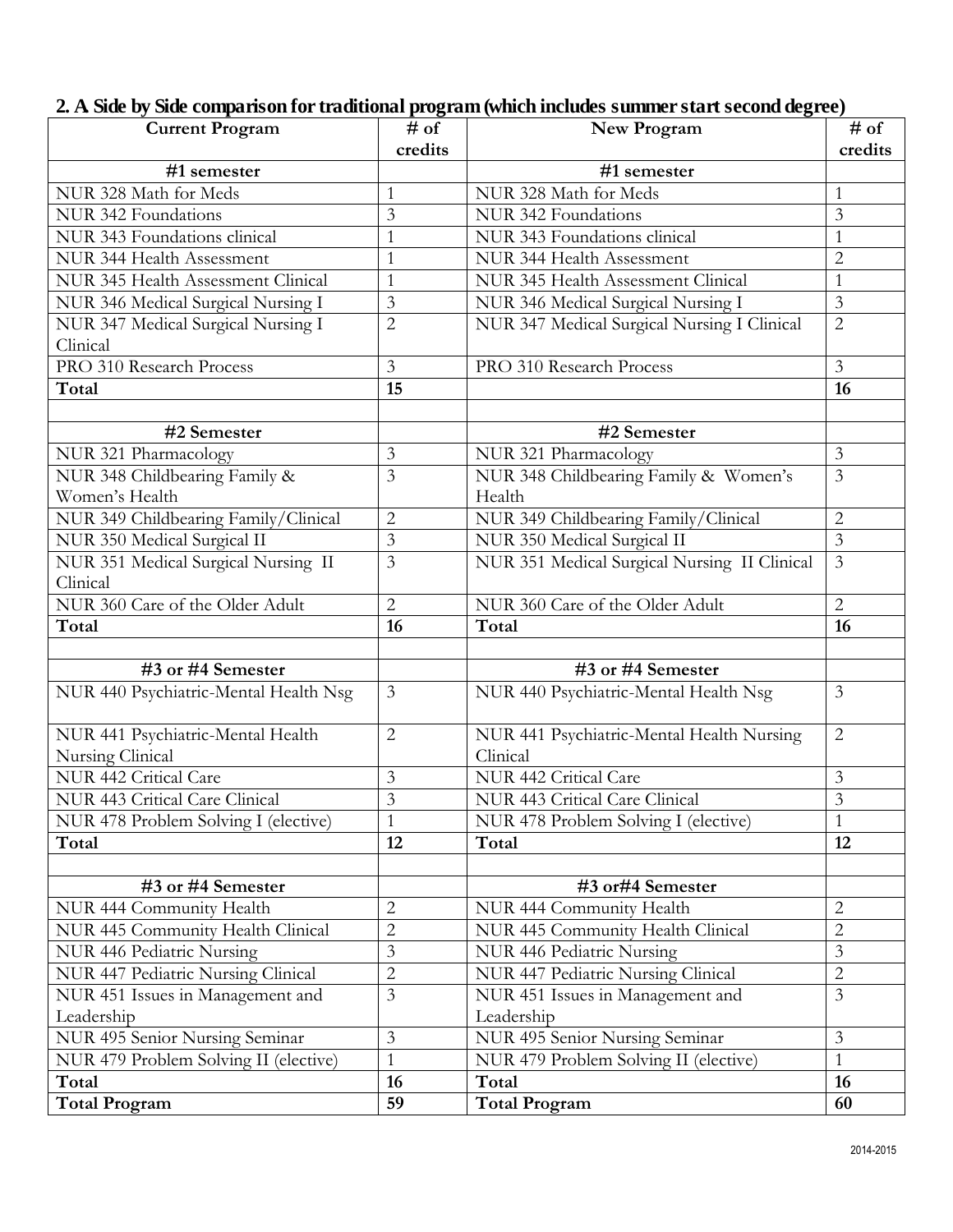### **2. B. Side by Side comparison for RN to BSN Program**

 **The following are the REQUIRED courses to complete within the nursing program. Students take general elective courses and electives in addition.**

| <b>Gurrent Program</b>                    | # of    | New Program                                      | # of          |
|-------------------------------------------|---------|--------------------------------------------------|---------------|
|                                           | credits |                                                  | credits       |
| PRO 258 Statistics for Nurses             | 3       | PRO 258 Statistics for Nurses                    | 3             |
| <b>PRO 306</b>                            |         | <b>PRO 306</b>                                   |               |
| NUR 344 Health Assessment                 |         | NUR 344 Health Assessment                        |               |
| <b>NUR 345 Health Assessment Clinical</b> |         | <b>NUR 345 Health Assessment Clinical</b>        | $\mathcal{D}$ |
| PRO 310 Research Process                  | 3       | PRO 310 Research Process                         | 3             |
| NUR 321 Pharmacology                      | 3       | NUR 321 Pharmacology                             | 3             |
| NUR 451 Contemporary Issues and           | 3       | NUR 451 Contemporary Issues and                  | 3             |
| Leadership                                |         | Leadership                                       |               |
| NUR 471 Community Based Epidemiology      | 3       | NUR 471 Community Based Epidemiology             | 3             |
| NUR 472 Epidemiology Clinical             | 2       | NUR 472 Epidemiology Clinical                    | 2             |
| NUR 473 Seminar I                         | 3       | NUR 473 Seminar I                                | 3             |
| NUR 475 Seminar II                        | 3       | NUR 475 Seminar II                               | 3             |
| <b>Total Credits of Nursing Courses</b>   | 26      | <b>Total Credits of Nursing Courses Required</b> | 27            |
| Required                                  |         |                                                  |               |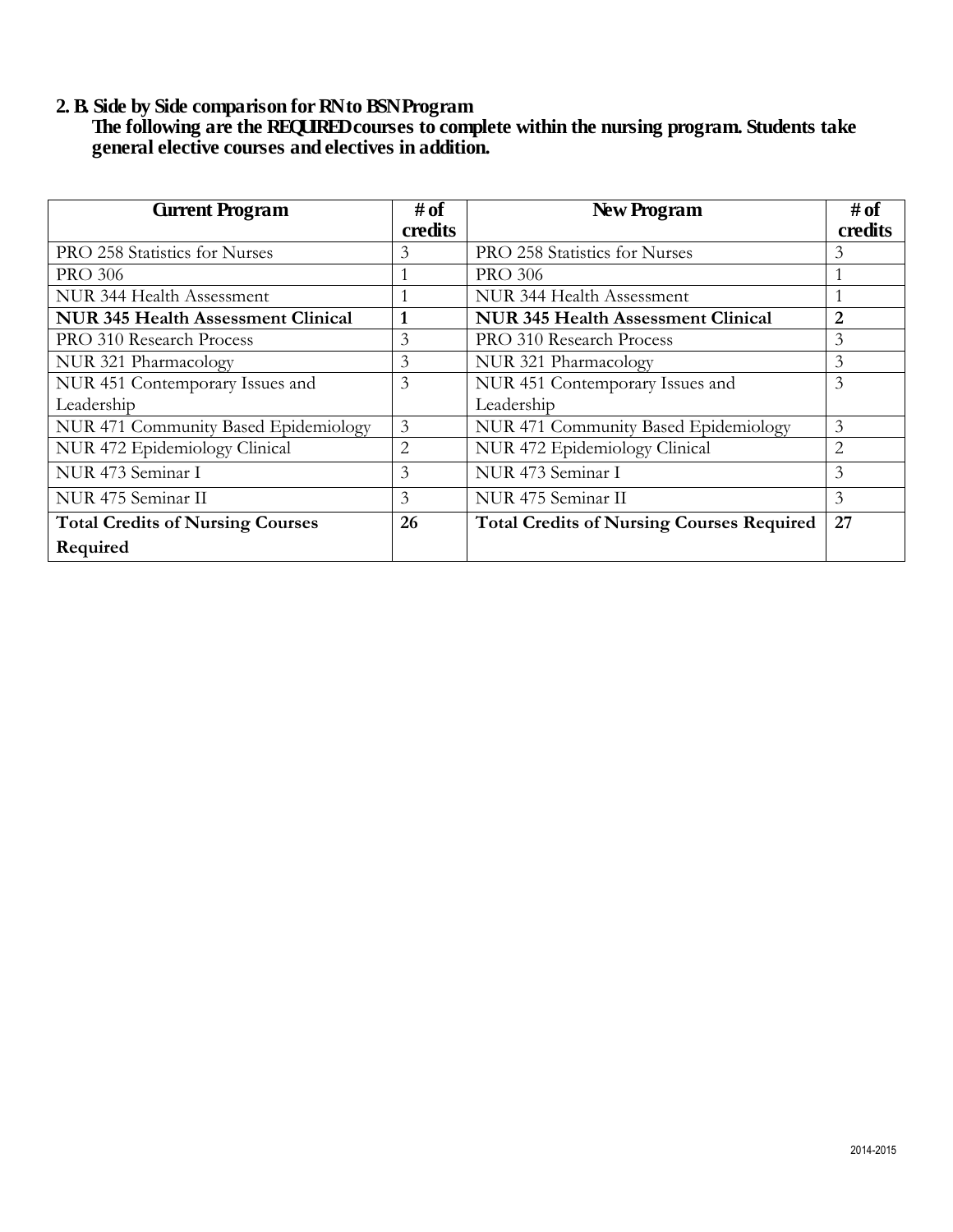## **3. Brief rational for change:**

The nursing program currently has two credits allotted to Health Assessment (NUR 344 Health Assessment, 1 credit; and NUR 345 Health Assessment Clinical, 1 credit). The nursing department is requesting a one credit increase to NUR 344 (the didactic portion of the requirement). This course is designed for current nursing students for the purpose of preparing them to effectively identify the unique physiological, psychological, developmental, socio-cultural and spiritual factors that determine a person's need for individualized nursing care.

The increase in this credit allotment will benefit the student in the following important ways: (1) Increasing the credit allotment will allow to add the needed class time to teach the content required in this course. The content has increased in amount with the changing health care environment. (2) Students will be better prepared to enter their hospital clinical experiences and will not spend precious clinical time trying to learn health assessment contact that was not covered in NUR 344 due to a deficit in class time. (3) Graduates of our program whom apply to graduate school need a 3-credit Health Assessment course to be able to transfer this course to their graduate work. Up to this time, graduates have had to repeat this course as the Health Assessment combination of NUR 344/345 is only a total of 2 credits.

Increasing the allotment of credits for NUR 344/345 Health Assessment will assist our program to be more in line with other area Baccalaureate nursing programs. For example, St. John Fisher's undergraduate nursing program includes a 4 credit health assessment course, Nazareth's nursing program includes a 3 credit health assessment course, as well as the University of Rochester Accelerated Nursing program.

Graduates from the traditional program (including the summer start second degree program) will graduate with 123 credits to accommodate the needed liberal arts credits for graduation.

## **4. Description of any new courses: N/A**

### **5.Staffing Issues:**

This change will increase the workload of the faculty who teach this course by 1 credit. If not able to be absorbed in the 9/12 credit load, the assigned faculty may have to be paid on overload of 1 credit hour for \$800.

### **6. Academic Administration Commentary:**

See attached

## **7. Resources, facilities that may be needed to implement the program: N/A**

### **8. Other letters of support from other units/departments affected: N/A**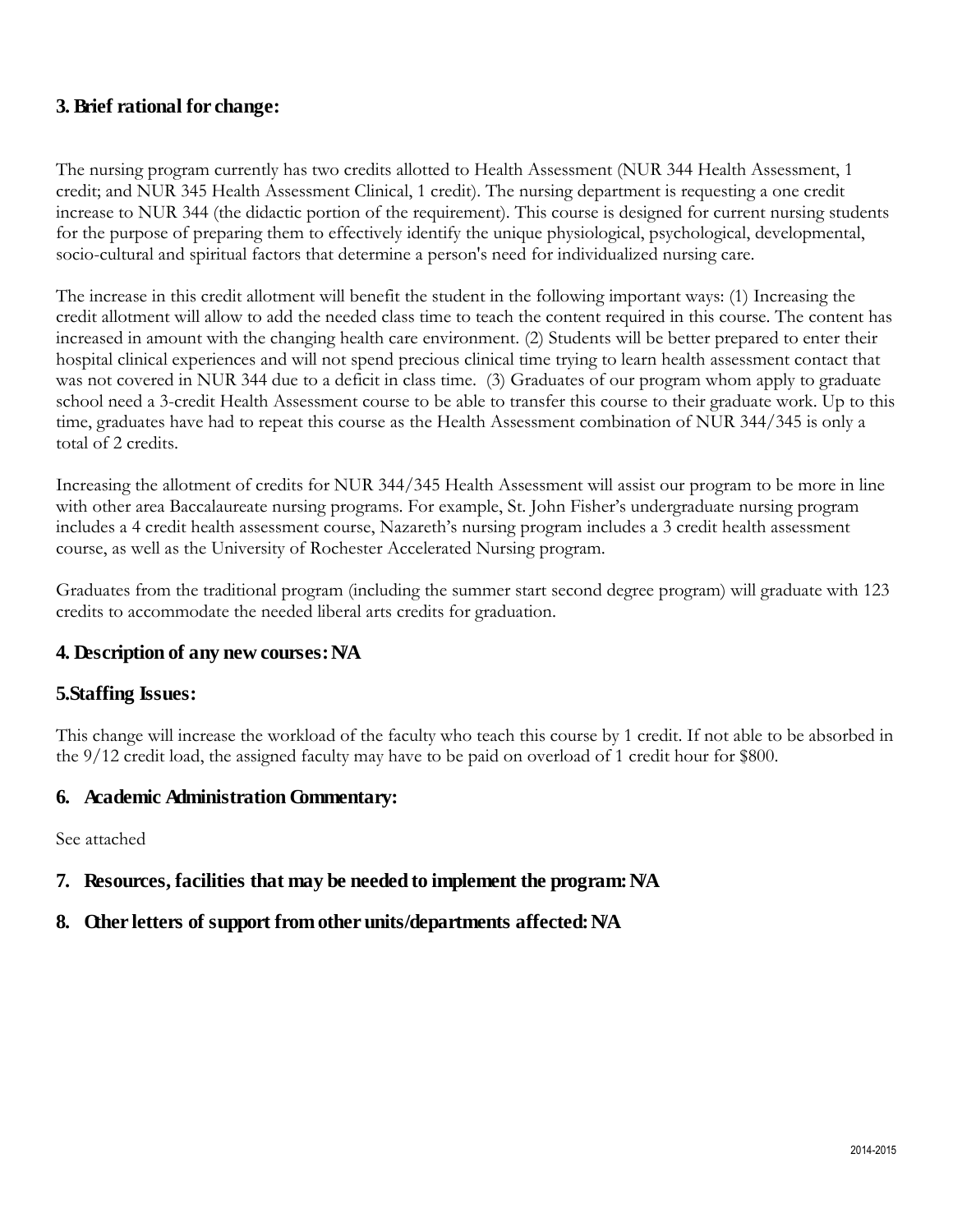

## **Department of Nursing**

February 22, 2015

To Whom It May Concern:

Please accept this letter of support to increase the credit earned from successfully completing NUR 344 for students in the nursing program. At this current time, students earn 1 credit for successfully completing NUR 344 Health Assessment and 1 credit for 345 Health Assessment Clinical. These courses must be taken concurrently and both successfully completed to earn credit for both.

As health care changes, the content needed to include in this course has increased and the complexity of health assessment techniques has increased. More time is needed in this course to insure the basic knowledge of health assessment is learned by our students before taking higher level courses. Students will be better prepared to enter their hospital clinical experiences and will not spend precious clinical time trying to learn health assessment contact that was not covered in NUR 344 due to a deficit in class time.

A second major reason for the need for this change is that having a total of a 2-credit Health Assessment course is a disservice to our graduates who then apply and are accepted for graduate studies. Graduate studies often require a 3-credit Health Assessment Course in the graduate student's undergraduate program. Having only a total of 2-credit hour Health Assessment course means that may of our graduates need to take this course over in graduate school, increasing the amount of money spent on graduate studies. Increasing the total allotment of credits to Health Assessment from 2 to 3 credits will assist the graduates of our undergraduate program with their graduate studies.

Increasing the allotment of credits for NUR 344/345 Health Assessment will assist our program to be more in line with other area Baccalaureate nursing programs. For example, St. John Fisher's undergraduate nursing program includes a 4 credit health assessment course, Nazareth's nursing program includes a 3 credit health assessment course, as well as the University of Rochester Accelerated Nursing program.

This change in credit allotment will provide a great service to our nursing students both in their current program and for graduate studies.

Sincerely,

Karlun & Referson

Kathleen L. Peterson, PhD, RN, PCPNP-BC Chair and Professor